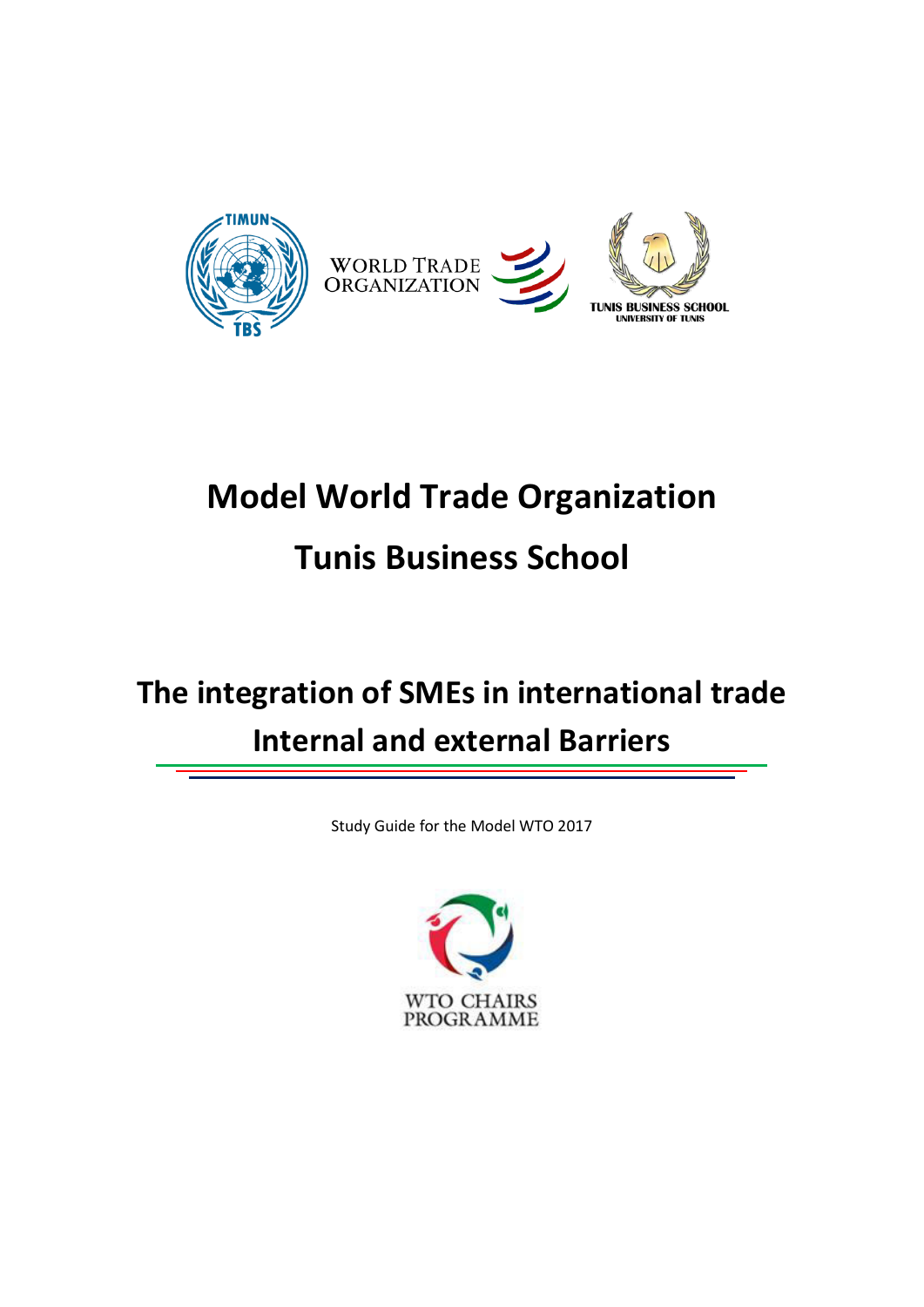

This study guide was elaborated to be the basis of negotiation during the Model WTO Tunis Business School  $1<sup>st</sup>$  edition.

Model World trade organization is proposed by Dr. Leila Baghdedi and organized by Tunisian International Model United Nation Tunis Business School.

Authors of the study guide:

#### **Youssef Ben Hadj Ahmed**

*Head of Simulation Design* 

#### **Chayma Hachani and Yasser Omar Baalouch**

*Marketing and Participants* 

#### **Aymen Karoui and Khaoula Guebsi**

*Sponsoring and Financing* 

The Authors of the Simulation design are grateful to Dr Leila Baghdedi for initiating the Model WTO event and for her support comments and time dedicated to the project. The Team would also like to thank Model WTO 2017 Team at University of St. Gallen, Switzerland for their help and support.

This project is sponsored by the WTO chair program at Tunis Business School.

*͞The Model World Trade Organization Tunis Business School 2017 organizing team welcomes you to the simulation and hopes that all delegations engage in a beneficial discussion about the issues at hand ͞*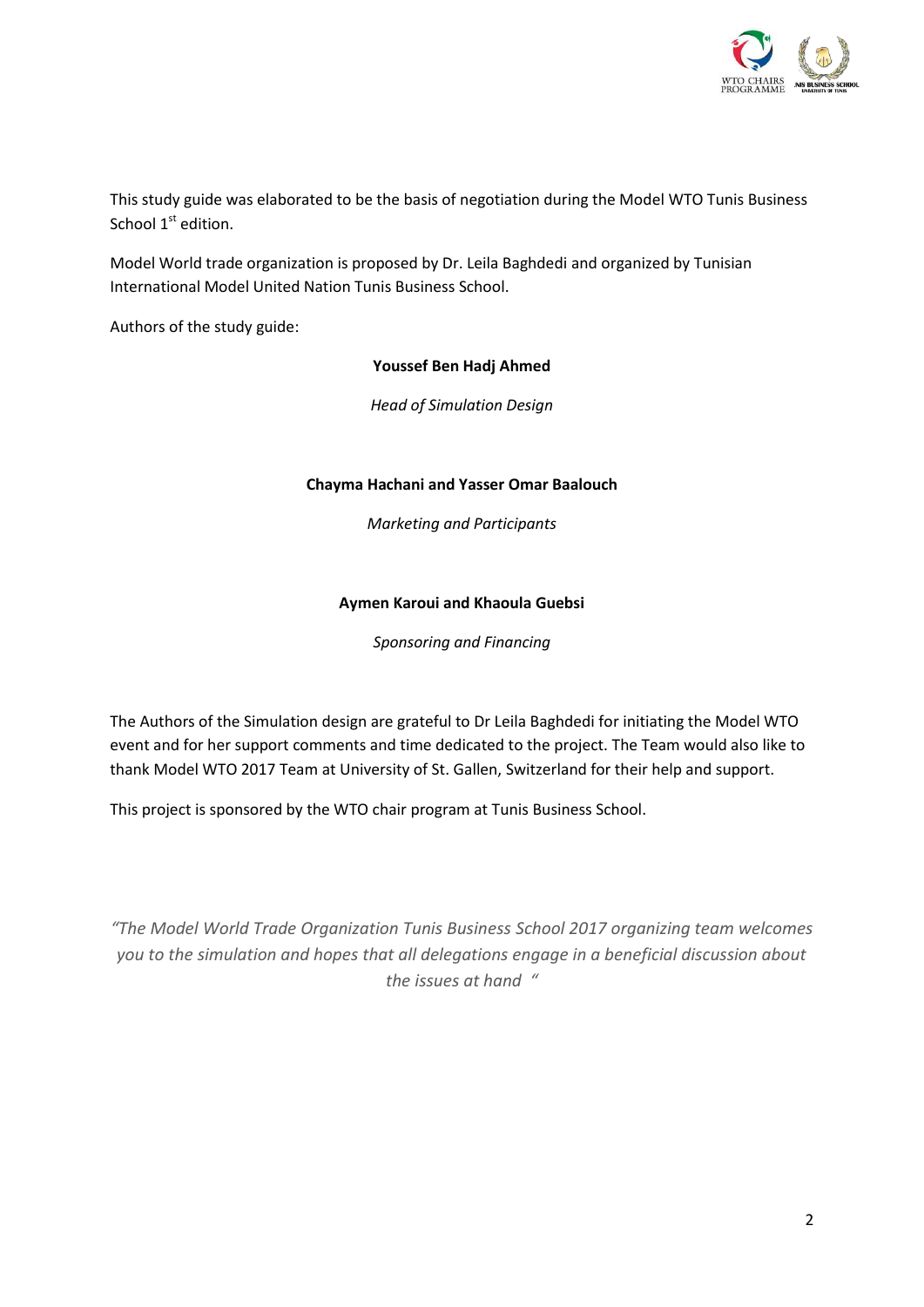

#### **Table of content**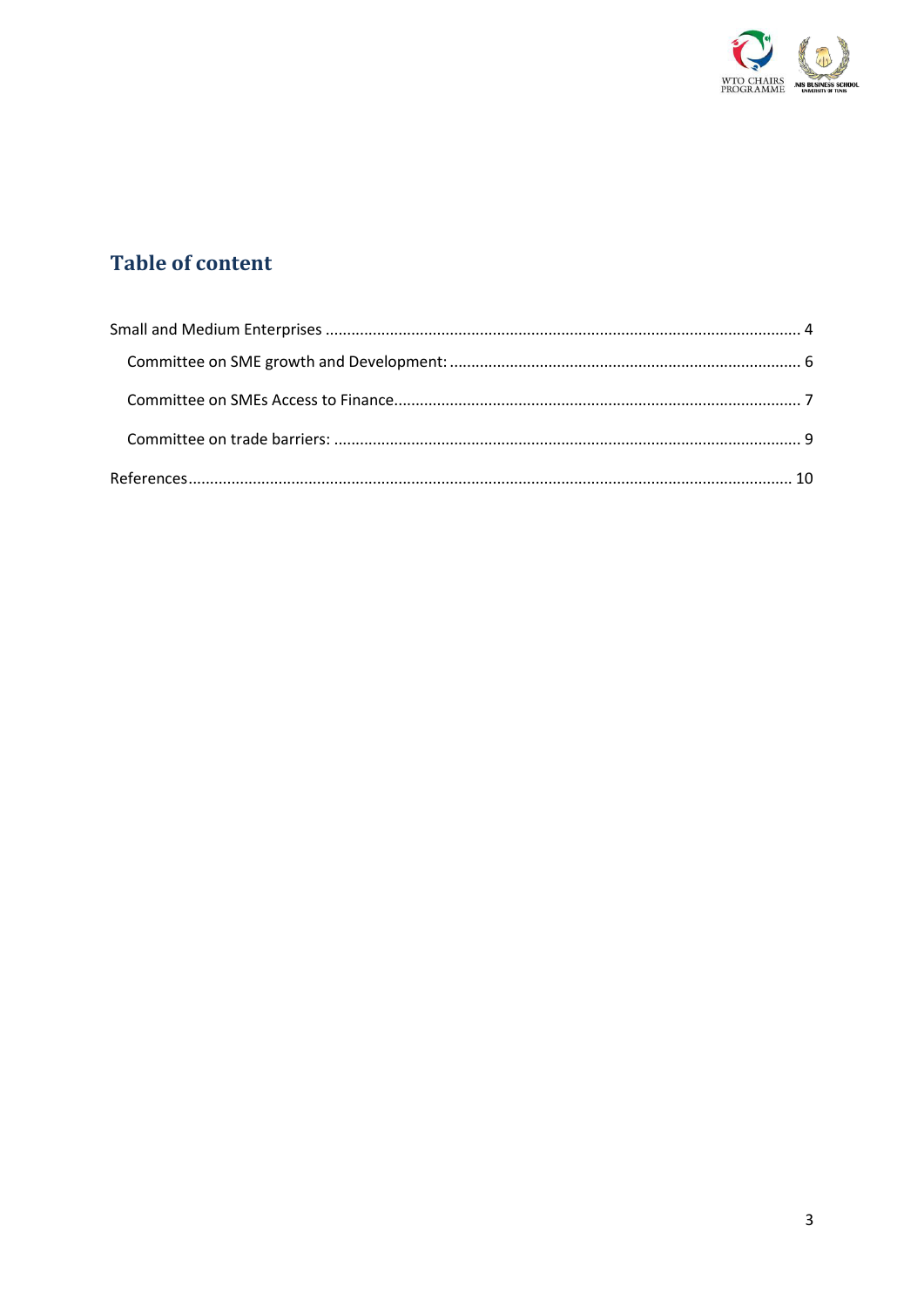

### <span id="page-3-0"></span>**Small and Medium Enterprises**

Small and medium-sized enterprises are non-attached, independent firms which employ fewer than a given number of employees. While a broad generic definition can be taken for SMEs note that some countries have a very specific definition for what types of enterprises can be called an "SME". For example, under the European commission laws a micro company has fewer than 10 employees and a turnover or balance sheet total less than €2m. A small company has less than 50 employees and turnover total no greater than €10m. A medium-sized company has fewer than 250 employees, a turnover under €50m and a balance sheet total of no more than €43m.

SMEs have been neglected in the trade debates due to their small contribution to the international trade, even though they represent 99% of an estimated 23 million enterprises in the EU and provide around 75 million jobs representing two-thirds of all employment, they even contribute to up to 80% of employment in some industrial sectors, such as textiles, construction or furniture.

SMEs possess a great potential that will enable them to actively participate in international trade , offer unlimited possibilities with a view to enlarge trading fields and markets and participate in creating a steady progress toward welfare and wealth. This is now possible thanks to many factors such as; technological progress, trade agreements including the SMEs in small way (e-commerce, Global Value Chain, reduced exporting costs).

There are many benefits that can be derived from including smaller firms in international trade. Benefits that will affect the same firms in the first place ; improving productivity, quality of products and mainly the stability and sustainability of these small firms.

 Moreover, international and local economies, as well as Consumers can benefit from internalization of SMEs in the sense that a wider variety of products will be available. In addition to an equitable distribution and a broader spread of resources among society.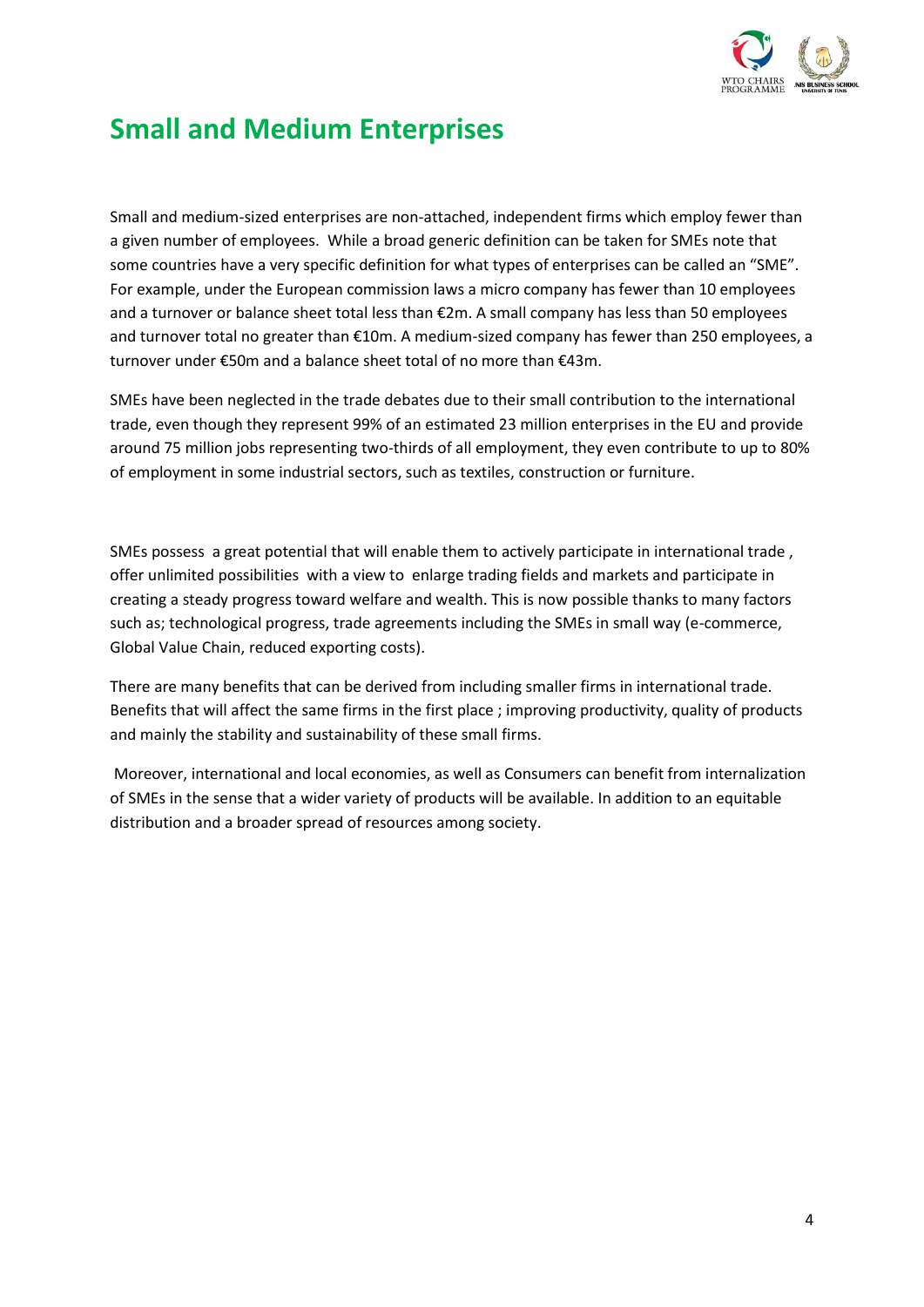

However, SMEs face different obstacles that can be categorized into 3 types:

- **Internal and specific impediment for SME's** : These firms face multiple constraints when it comes to their growth and development like shortage in human resources, lack of managerial skills as most of these firms owners are inexperienced, in addition to basic qualification SME's staff has.
- **Financial constraints and other exogenous factors:** Following the most severe economic crisis in decades and weak recovery during recent years, SMEs experienced stiffer credit terms than large firms, in the form of higher interest rates, shortened maturities and increased requests for collateral. This reflected heightened risk aversion on the part of banks.
- **Trade barriers:** Obstacles to trade are particularly burdensome for SMEs. Evidence suggests that a lack of information about foreign distribution networks, border regulations and standards and lack of IPR enforcement represent the main obstacles to trade for SMEs.

 During the World trade Organization Simulation at Tunis Business School, these barriers will be discussed in 3 different Committees as follows: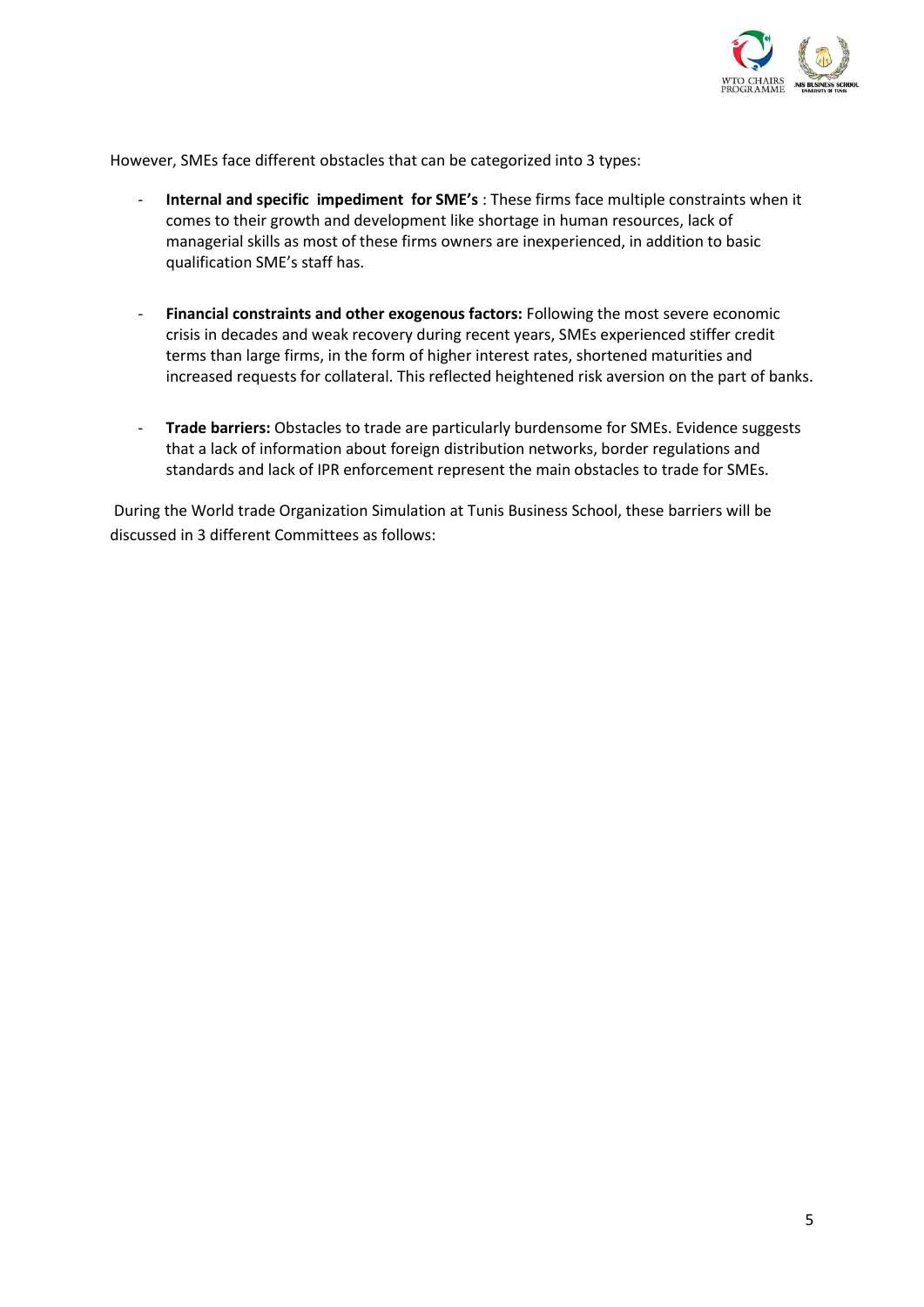

### <span id="page-5-0"></span>**Committee on SME growth and Development:**

Because of their small size, SMEs face many problems related to their growth and development. Studies show that SMEs have difficulties in maintaining a long run life because of constraints they face like augmented costs, discontinuous information network and lack of knowledge. These constraints are divided into three major parts:

- Human resource issues: lack of managerial skills, staff qualifications, Time and knowledge and as a direct result this created limited information about the foreign markets regulation and standards as well as difficulties contacting overseas customers.
- Transport and logistics: due to their small capital compared to big firms SME's face multiple problems when it comes to transportation and export that comes from the high cost and their inability to access these services. This problem is more profound when it comes to the case of SMEs in developing countries due to poor infrastructure and undeveloped logistics market.
- Access to distribution Networks: Traditionally SMEs used direct contact with clients which proved to be more effective than the use of intermediaries in the distribution channel, particularly for services that have exclusive distribution strategies, a single product, clearly defined clients and episodic sales. The use of this "direct" model can make the product difficult to export for SME's especially if they want to target a wider set of clients.

Only a small part of the SMEs has been able to identify and exploit these opportunities and deal with the challenges, this is why it is crucial to hold a committee on SME growth and development both on the local and international level in order to ensure appropriate internalizations of SMEs.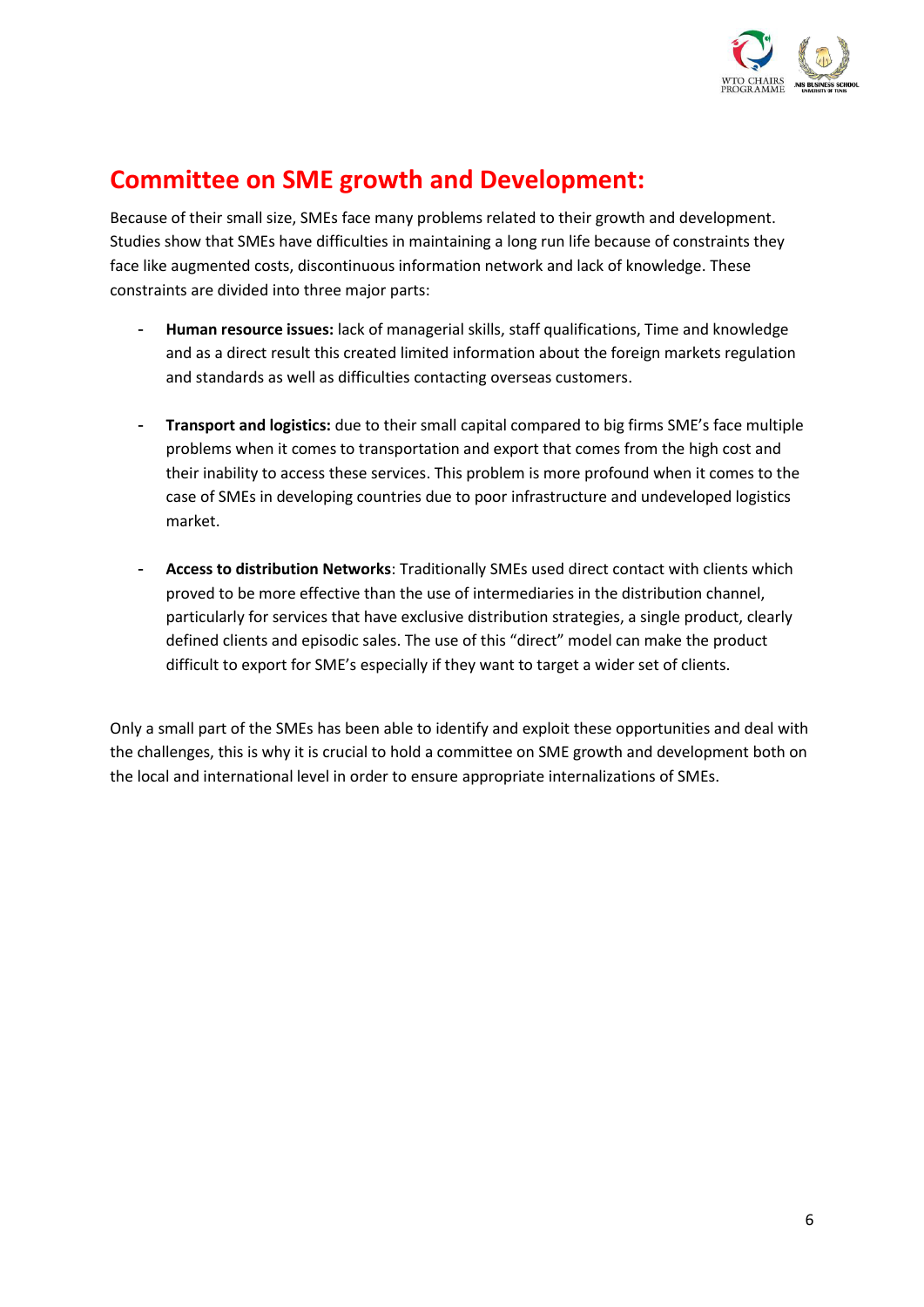

### <span id="page-6-0"></span>**Committee on SMEs Access to Finance**

The domestic business environment in each Member state of the World trade organization can cause internationalization barriers for SMEs, such as domestic policies and administrative practices. National initiatives could facilitate SMEs' access to finance, export insurance, more transparency and more efficient administration to increase international activities (both exporting and importing).

The leading barrier to the integration of SME's in the International trade is as Identified by many is the access to finance. Lending to SMEs, especially for longer maturity dates, is often inhibited by informational problems and transaction costs, including the absence of records of firm's past performance (required when requesting a loan), lack of collateral, and high fixed costs of financial transactions, all of which often translate into higher lending costs and greater risks for financial institutions, and hence higher interest rates and fees for SMEs than for larger firms. Indeed, recent research found that market failures, notably in financial markets (due to either financial crises or "information asymmetries"), fall disproportionately on SMEs, resulting in more credit rationing, higher "screening" costs and higher interest rates from banks than for larger enterprises. (Trade finance and SMEs, WTO 2016)

Understanding how SME exporters finance their operation is crucial. Figure 1 shows types of working capital used by SMEs engaged in direct exports or IPNs\*





Supply chain financing (supplier credit) is the most important source of financing for exporting SMEs (46%), followed by bank financing. These two sources of financing account for about 80% of exporting SMEs' working capital at the global level. Reliance on non-bank financing (e.g., factoring companies\*) is very limited (6%) and lesser than reliance on credit from the informal sector (10%).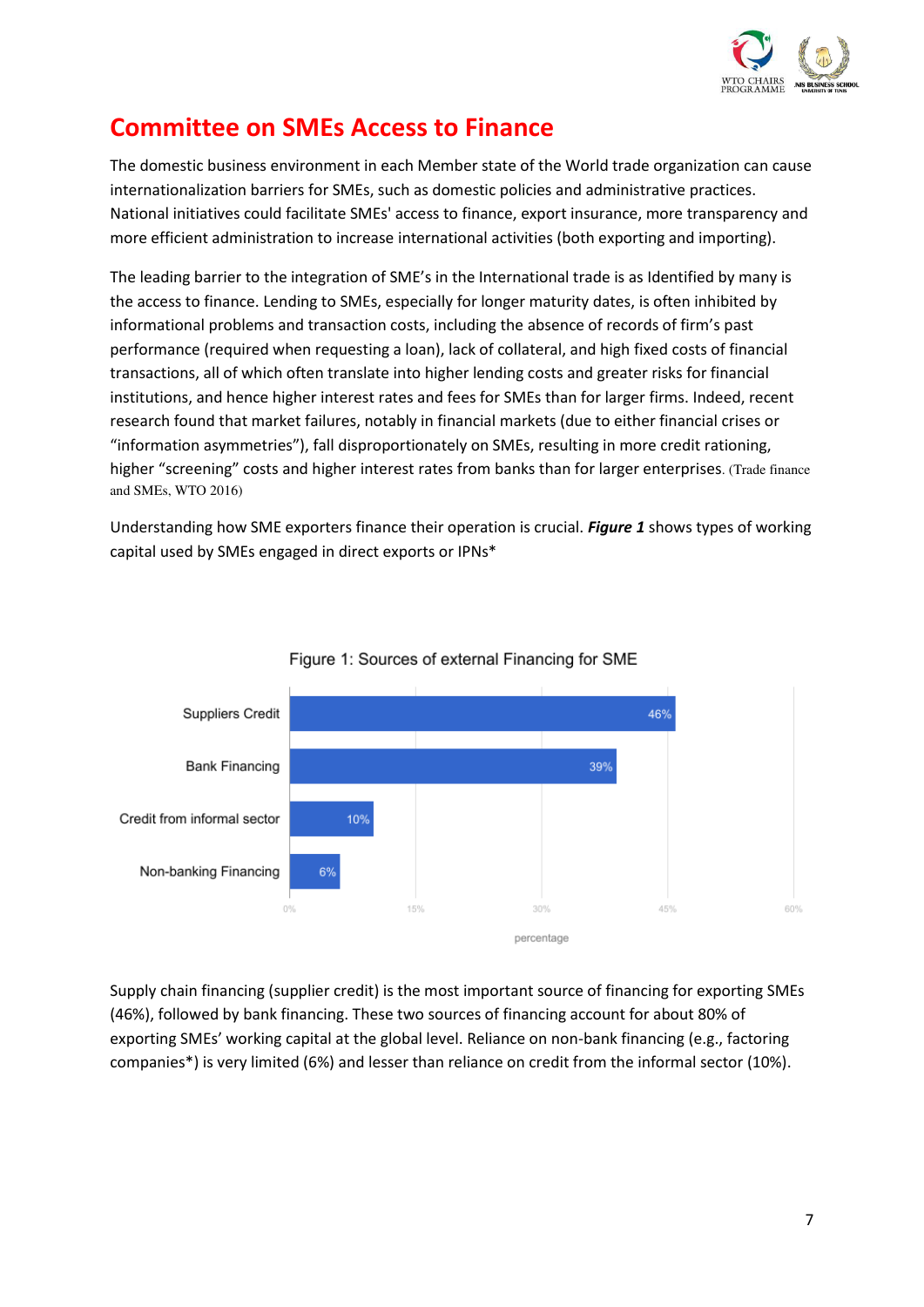

The problem of Access to finance is more defined in developing countries. This is due to the fact that local banks and financial institution may lack the capacity, knowledge, regulatory environment (laws), international network and foreign currency to supply export import activities of SMEs. Equally, traders may not know the products (banking services) available to them, or how to use them efficiently. Banks in some developing countries may be more risk-averse, in view of their smaller capital base and ability to handle international trade-related credit risk.

 $\overline{\phantom{a}}$  , where  $\overline{\phantom{a}}$ 

*<sup>\*</sup>International Production Network* 

*<sup>\*</sup>receiving cash immediately against documentation such as the export contract, a process called ͞factoring͟ (Trade Financing and SME, WTO 2016)*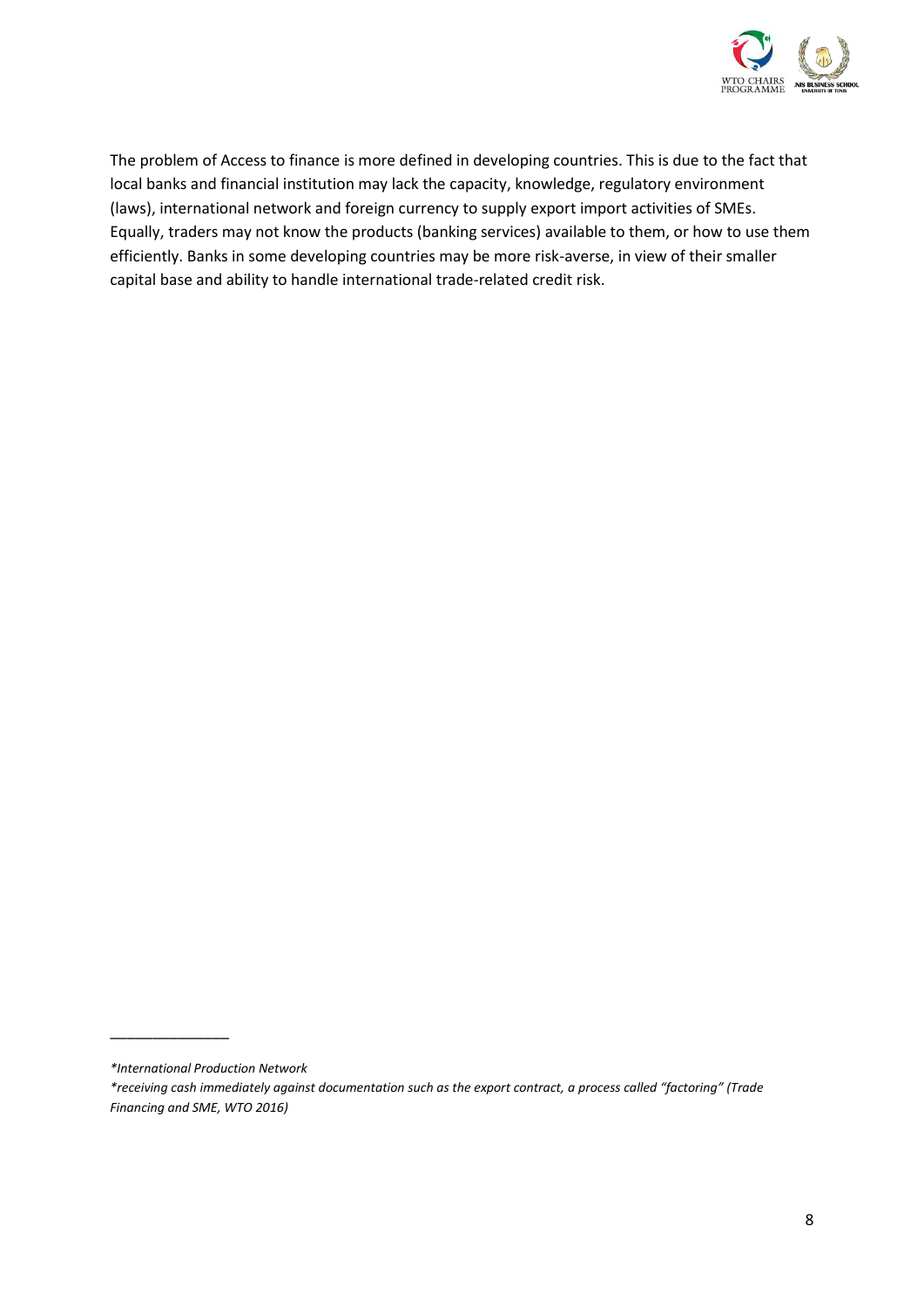

#### <span id="page-8-0"></span>**Committee on trade barriers:**

There are different factors that affect SMEs participation in international trade and that represent a trade barrier. One factor is non ad-valorem tariffs, which consists of a form of import tariff that means that the customs duty is calculated as a percentage of the value of the product. There are also additive costs independent of the price of the good, such as specific tariffs (per unit tariff). These costs have a different impact on SMEs than on a large firm. It is undeniable that increasing the costs of a product whose price is 1TND by 1US\$ does not have the same effect as increasing the cost by 1US\$ for a product that yields 100US\$, which creates a barrier for small and medium-sized enterprises and hinders their internationalization.

Studies show that higher costs allow firms to reach greater number of consumers, which makes it more difficult as the sales volume increase given that competition and firms own limits will increase more slowly once a certain level has been attained. Large firms already spend large costs in reaching new customers which makes them save more in case of a tariff increase, whereas, on the other hands, where costs are reduced, SMEs has a greater growth potential.

Furthermore, there are unfavorable foreign rules and regulations that may result in high tariff barriers. Costs like customs administration and restrictive health, safety and technical standards oppose in a way to the SMEs internationalization. Costs incurred for measures like Technical barriers to Trade (TBT) and the Agreement on the Application of sanitary and Phytosanitary measures (SPS) may set good standards for quality but excessively refrain small enterprises from expanding, even though there are articles on these agreements that discipline the cost raising effect.

These Non-tariff measures have an important fixed cost component, because it requires firms to comply with costs to enter foreign/new markets, or incur costs in order to obtain required certification or qualifications to provide some services or sell some goods. The NTM does not imply any variable costs afterwards; however, the fixed costs they imply represent a high share for an SME volume of affairs which may become a trade barrier for the small firms. In fact, unlike relatively large firms, SMEs are not able to spread these costs over large export values. The lack of transparency regarding trade rules and domestic regulations are additional challenges small firms. Papers found that exchange rate fluctuations have a worse impact on SMEs exporters on two way traders or large exporters.

 $\frac{1}{2}$  ,  $\frac{1}{2}$  ,  $\frac{1}{2}$  ,  $\frac{1}{2}$  ,  $\frac{1}{2}$  ,  $\frac{1}{2}$  ,  $\frac{1}{2}$ 

<sup>\*</sup>*The Technical Barriers to Trade (TBT) Agreement aims to ensure that technical regulations, standards, and conformity assessment procedures are non-discriminatory and do not create unnecessary obstacles to trade. At the same time, it recognises WTO members' right to implement measures to achieve legitimate policy objectives, such as the protection of human health and safety, or protection of the environment.*